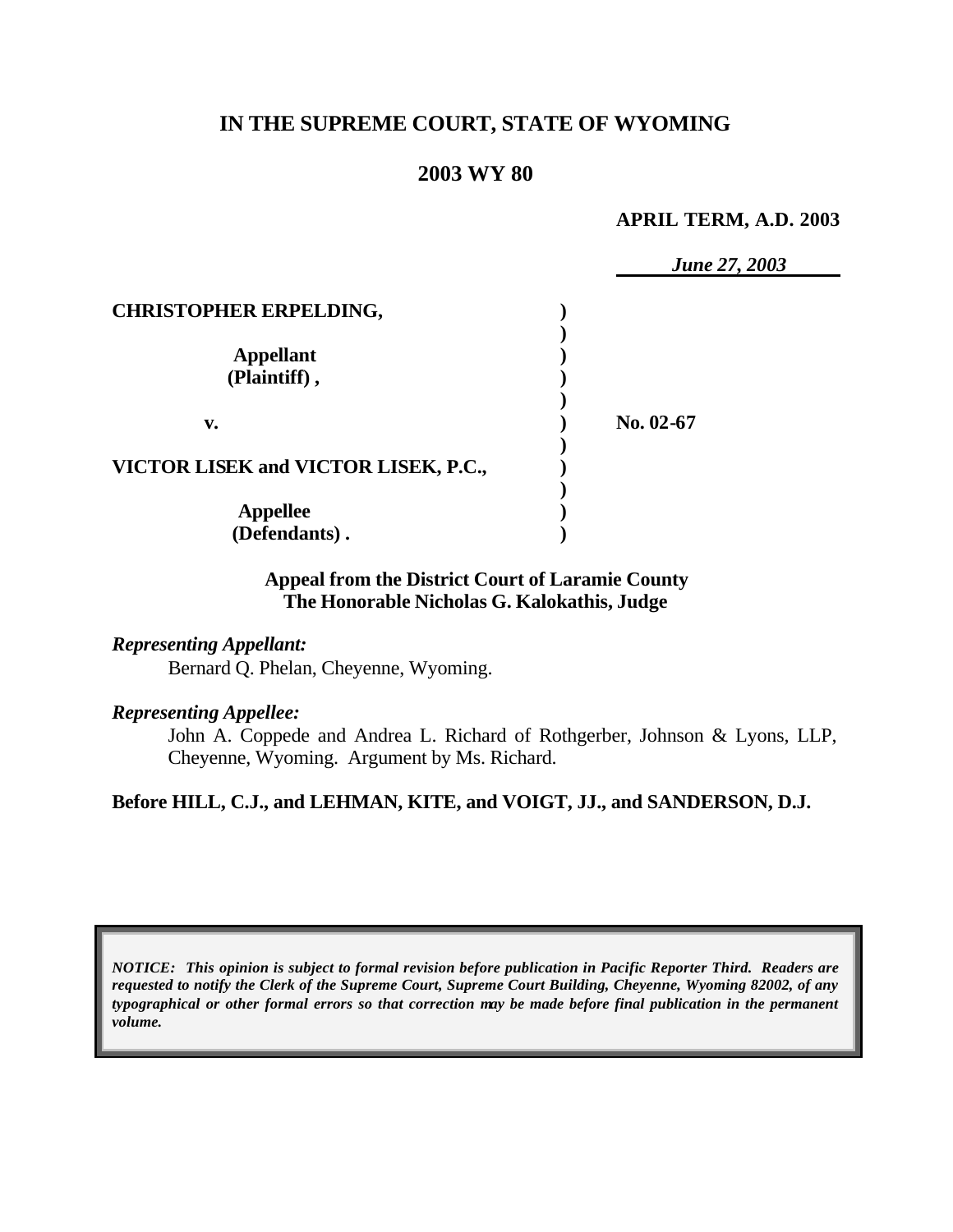## **SANDERSON, D.J.**

[¶1] Appellant, Christopher Erpelding (Erpelding), has appealed from a summary judgment in favor of Appellee Victor Lisek, individually, and Victor Lisek, P.C. (Lisek). The district court found there was no genuine issue of material fact as to whether Lisek breached a duty of care owed to Erpelding, and that the statute of limitations had expired. We hold that the district court correctly concluded that Lisek breached no duty of care owed to Erpelding and affirm.

### **ISSUES**

[¶2] Erpelding presents the following issues for our review:

A. Where an employee is referred to a counselor because "everyone has problems" and the counselor prescribes treatment, is there sufficient evidence of a relationship upon which a duty of care may be imposed?

- B. Was the statute of limitations met?
- [¶3] Lisek frames the issues as follows:

I. Whether [Erpelding's] causes of action for alleged professional negligence were barred by the two-year statute of limitations for the rendering of licensed professional services where [he] knew or should have known of the alleged act, error or omission nearly four (4) years before he filed his complaint?

II. Whether [Lisek] owed a duty to [Erpelding] in performing an independent mental evaluation of [him], other than to avoid causing an injury to him during the course of the evaluation itself, where [Lisek] neither counseled nor treated [Erpelding], but only evaluated [him] at the request of his employer?

## **FACTS**

[¶4] The Wyoming Department of Transportation (WYDOT) employed Erpelding from 1991 to May of 1998. His tenure with WYDOT was punctuated by combative arguments and confrontations with co-workers, supervisors, and contractors working for WYDOT. As a result, Erpelding received written warnings and reprimands from his supervisors.

[¶5] Erpelding's supervisors sent him to Lisek, a licensed psychological counselor, to obtain an assessment of Erpelding's psychological condition and recommendations as to what the employer could do to alleviate the problems at the workplace. In all, Erpelding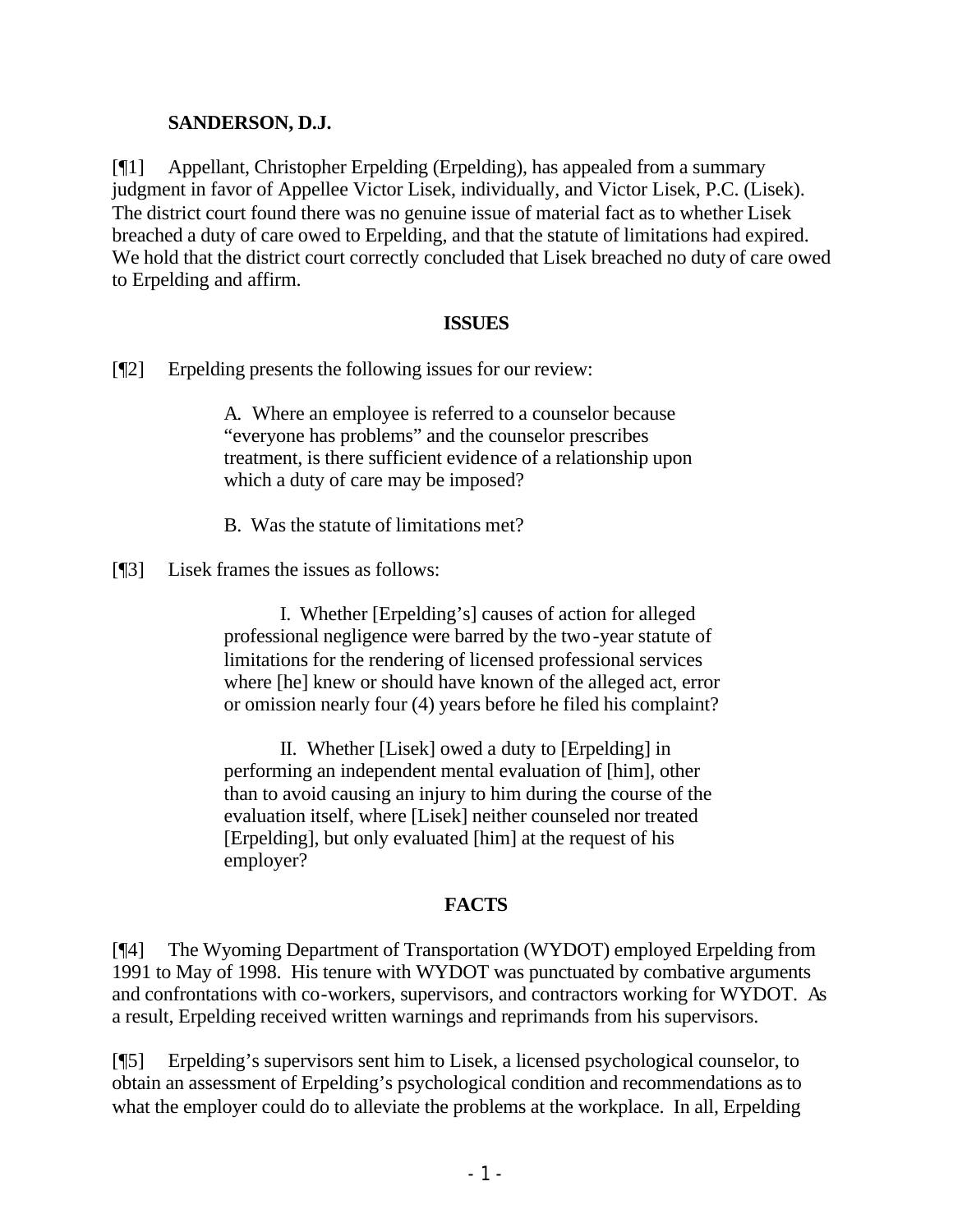met with Lisek on three occasions beginning in August of 1997. At the beginning of each of these meetings Erpelding signed a "Permission for Release of Confidential Information" so that any information obtained by Lisek and any records or reports generated by him would be provided to WYDOT. After each visit, Lisek sent a report to Mr. Dover, which gave his assessment of Erpelding. Following the first visit, Lisek recommended that Erpelding receive psychological counseling and that WYDOT make a "change in work environment." Lisek's recommendation was based on interviews and psychological tests known as the Minnesota Multiaxial Inventory. As a result, Erpelding went to the Veterans Administration in Sheridan for psychological counseling.

[¶6] Erpelding continued to have confrontations with his co-workers. In April of 1998, Erpelding's immediate supervisor again sent him to Lisek for the second assessment and Lisek sent a report of the second evaluation to WYDOT. Lisek's report characterized Erpelding's personality patterns as outside of "societal and acceptable performance norms" which would cause him to continue to have difficulties in getting along with his co-workers and supervisors. Lisek recommended that WYDOT place Erpelding in a highly structured and highly restricted work environment which would minimize his interaction with coworkers. In June of 1998, WYDOT terminated Erpelding citing his disruptive, hostile and combative behavior in the workplace and claiming that there were no available assignments "which were highly restrictive, highly structured and in a setting where the duties assigned would not require consistent interaction with his co-workers."

[¶7] Erpelding successfully appealed his dismissal because WYDOT's rules did not permit WYDOT to utilize the opinion of licensed professional counselors in determining whether an employee was medically ineligible for employment. He was reinstated to his employment in May of 1999.

[¶8] WYDOT sent Erpelding to Lisek for a third assessment in June of 1999. WYDOT had, in the interim, changed its personnel rules to allow licensed professional counselors to conduct examinations and make recommendations to WYDOT. Erpelding objected to going to Lisek again, but ultimately relented and attended. Following Lisek's third report, Erpelding was again dismissed on June 30, 1999. Another appeal followed and the hearing examiner again reversed WYDOT's decision to dismiss Erpelding, and WYDOT appealed. While the appeal was pending, Erpelding sued WYDOT alleging his dismissal violated the Americans With Disabilities Act. WYDOT settled, resulting in a monetary settlement and dismissal of Erpelding's suit against WYDOT and WYDOT's appeal.

[¶9] Erpelding then focused his attention on Lisek and brought a malpractice suit against him on March 7, 2001. Following discovery, Lisek moved for summary judgment on the basis that Erpelding's claims were time barred by the statute of limitations and because there was no counselor/patient relationship between the two. Concluding there was no counselor/patient relationship between them and therefore no duty owed to Erpelding as a matter of law, and that the claims were barred under the two-year statute of limitations, the district court granted summary judgment to Lisek.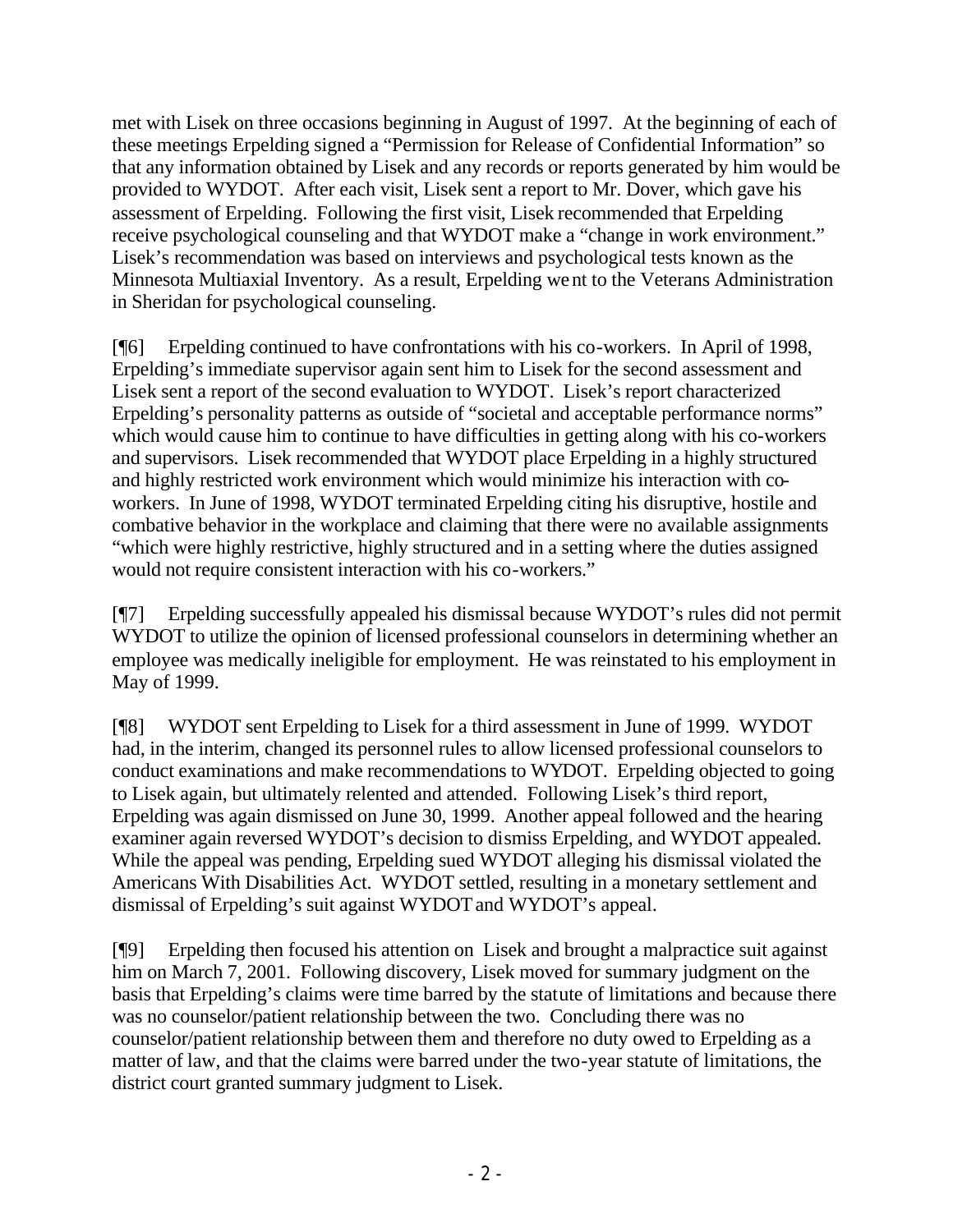## **DISCUSSION**

## A. Standard of Review

[¶10] Summary judgment is proper, even in negligence cases, when there is no genuine issue of material fact in dispute and the moving party is entitled to judgment as a matter of law. When we review a motion for summary judgment, we view the record on appeal in the light most favorable to the party opposing the motion and accept all favorable inferences that can be drawn from the record in favor of that part.

*Valance v. VI-Doug, Inc.,* 2002 WY 113 ¶7, 50 P.3d 697, ¶7 (Wyo. 2002). We have often stated:

> Summary judgments are not favored in negligence actions and are subject to exacting scrutiny. However, even in a negligence action, summary judgment may be appropriate, especially if a plaintiff cannot establish existence of a duty on the part of the defendant.

*Valance*, ¶7 (quoting *Duncan v. Town of Jackson,* 903 P.2d 548, 551 (Wyo. 1995)).

[¶11] The elements of a negligence action are: (1) The defendant owed a duty to the plaintiff to conform to a specified standard of care; (2) The defendant breached a duty of care to the plaintiff; (3) The breach of the duty proximately caused the injury to the plaintiff; and (4) The injury sustained by the plaintiff is compensable by money damages. *Valance*, ¶8.

B. Duty

[¶12] This case presents an issue of first impression in Wyoming: Whether a professional counselor who is hired by the employer to perform a psychological evaluation on an employee for the benefit of the employer has a duty of care to the employee?

[¶13] "Without duty, negligence is not actionable. The existence of duty is a question of law, making an absence of duty the surest route to summary judgment in negligence actions." *Dailey v. Bone*, 906 P.2d 1039, 1043 (Wyo. 1995) (citing *MacKrell v. Bell H2S Safety*, 795 P.2d 776, 779 (Wyo. 1990); *Tidwell v. HOM, Inc.,* 896 P.2d 1322, 1325 (Wyo. 1995)).

[¶14] Duty focuses on the relationship of individuals and imposes on one an obligation for the benefit of the other. "A duty exists where, 'upon the facts in evidence, such a relation exists between the parties that the community will impose a legal obligation upon one for the benefit of the other – or, more simply, whether the interest of the plaintiff which has suffered invasion was entitled to legal protection at the hands of the defendant.' PROSSER AND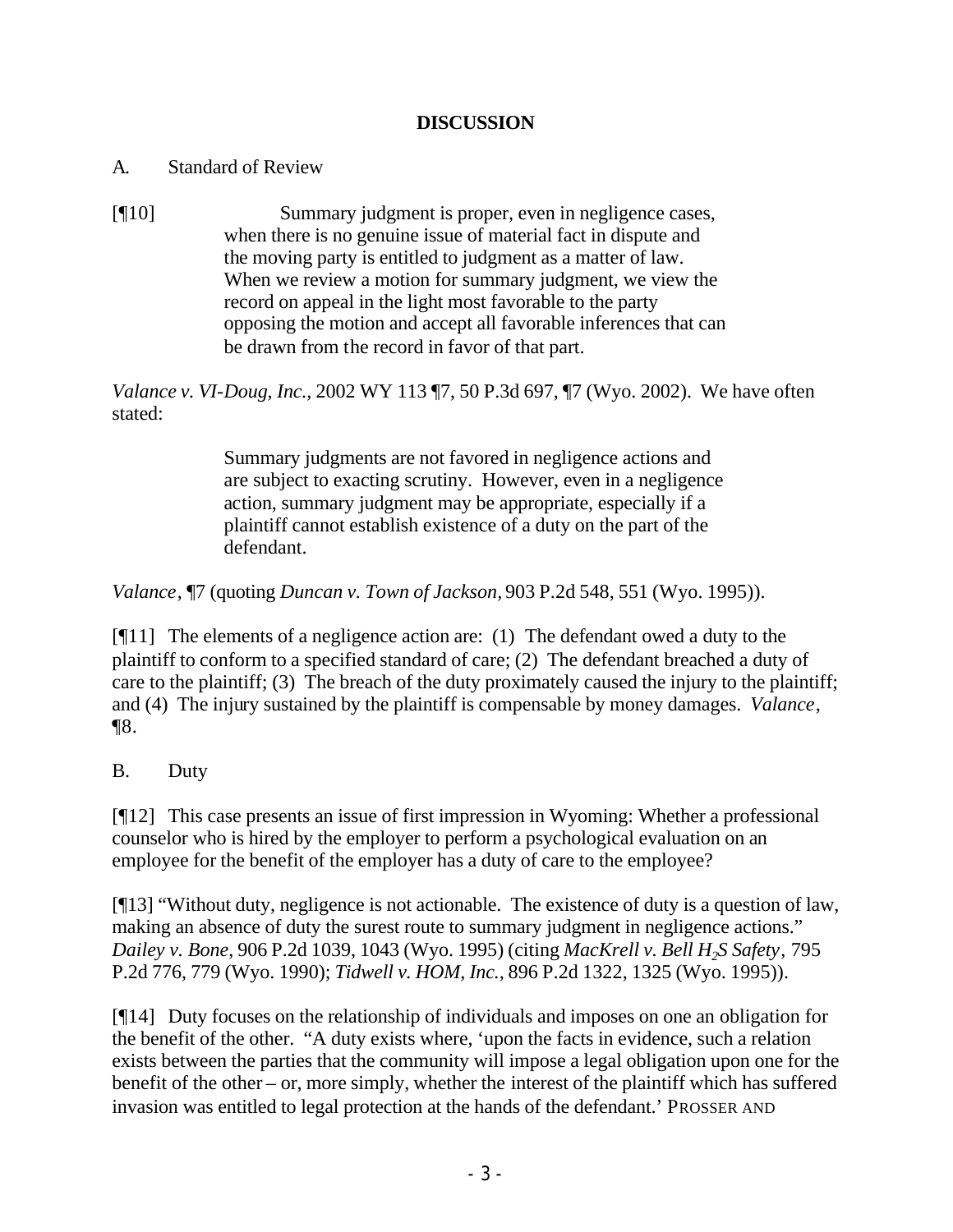KEETON ON TORTS § 37 at 236 (5<sup>th</sup> ed. 1984)." *Duncan v. Afton, Inc.,* 991 P.2d 739,742 (Wyo. 1999). Conversely, if no such relationship exists, then an obligation for the benefit of another is not imposed.

[¶15] In a malpractice action, a physician/patient relationship is normally required to establish a duty to act for the patient's benefit. *Roybal v. Bell*, 778 P.2d 108, 109 (Wyo. 1989); *Vassos v. Roussalis*, 658 P.2d 1284, 1287 (Wyo. 1983). This analysis of a physician/patient relationship applies equally to mental health professionals. *Hafner v. Beck*, 916 P.2d 1105, 1107 (Ariz.App.Div.2 1995). However, since *Gates v. Richardson*, 719 P.2d 193 (Wyo. 1986), we have refused to be constrained by the "privity" test as the sole determinant of whether a duty exists.

[¶16] Erpelding contends that the district court erroneously limited itself to a privity analysis when it found that Lisek owed him no duty of care because a counselor/patient relationship did not exist. He argues that courts should apply the balancing test most recently utilized by this Court in *Duncan*, 991 P.2d at 739.

[¶17] Lisek relies on the reasoning contained in *Hafner,* 916 P.2d at 1108 and *Martinez v. Lewis,* 969 P.2d 213 (Colo. 1998). *Hafner* held there was no duty because there was no physician/patient relationship, in other words, no privity. However, *Martinez* rejected the privity analysis and utilized a balancing of pertinent factors test to determine whether a physician, who conducted an independent medical examination for an insurer, had a duty to the patient.<sup>1</sup> The court in *Martinez* held that while the absence of a physician/patient relationship is not dispositive as to the existence of a duty, under the factors considered, the physician in that case did not owe Martinez a duty of care.

[¶18] Since *Gates,* we have utilized a test which balances several factors to determine whether a defendant should owe a duty of care to a plaintiff: (1) The foreseeability of harm to the plaintiff; (2) The closeness of the connection between the defendant's conduct and the injury suffered; (3) The degree of certainty that the plaintiff suffered injury; (4) The moral blame attached to the defendant's conduct; (5) The policy of preventing future harm; (6) The extent of the burden upon the defendant; (7) The consequences to the community and the court system; and (8) The availability, cost and prevalence of insurance for the risk involved. *Duncan*, 991 P.2d at 744. We now apply this eight-factor test to the circumstances of this case. We assume, for purposes of this analysis, that Lisek was negligent in the conduct of his examination and report to WYDOT.

[¶19] *1. The forseeability of harm to the plaintiff*. Should Lisek have foreseen that Erpelding would be fired? It must have been apparent that Erpelding's tenure was in

<sup>&</sup>lt;sup>1</sup> Martinez utilized a test which contained the following factors in determining whether a duty of care exists: The risk involved, the foreseeability and likelihood of injury as weighed against the social utility of the defendant's conduct, the magnitude of the burden of guarding against the harm, and the consequences of placing the burden of a duty on the defendant. *Martinez*, 969 P.2d at 218 (citing *Greenburg v. Perkins*, 845 P.2d 530 at 536 (Colo. 1993)).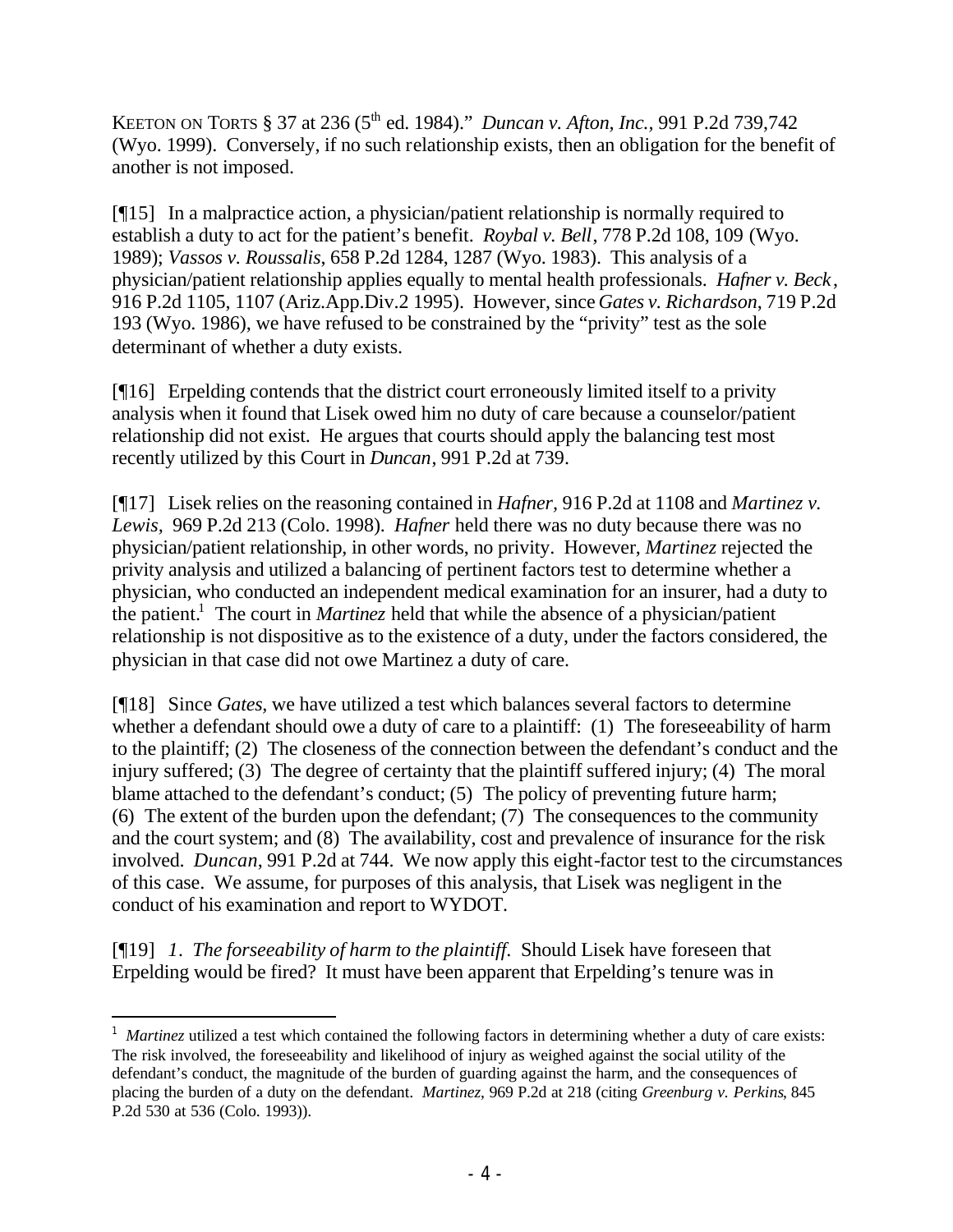jeopardy because of his history of disputes with his co-workers. Erpelding contends that it was "foreseeable" that Lisek's reports, "right or wrong" could cause harm to him because WYDOT would rely on those reports in dismissing him. That, it is argued, is sufficient to impose a duty of care. We do not agree.

[¶20] Lisek was not hired by WYDOT to make a recommendation as to whether Erpelding should remain employed. He was employed to conduct a psychological assessment and make recommendations as to what could be done to reduce conflicts at the workplace. He was an independent examiner who was working primarily for the benefit of the employer. Lisek recommended, in essence, that Erpelding's contact with co-workers be kept to a minimum and that Erpelding see another psychologist to deal with his mental or emotional issues. Erpelding and WYDOT were in greater control of the circumstances that determined whether Erpelding would keep his job. It was not necessarily foreseeable that Lisek's recommendation would have resulted in Erpelding's dismissal. This case is not like the facts in *Duncan* where the outcome of a drug or alcohol test was the sole determinant of whether an employee kept his job. There, the consequence of a test which revealed an unacceptable level of alcohol was predictable and severe.

[¶21] Even if financial harm to an examinee is a foreseeable consequence of an independent examiner's opinion, that is not as important a consideration as it may be in other relationships. For example, independent examiners are often employed to verify the accuracy of a plaintiff's claims. It is entirely foreseeable that the independent examiner may conclude that the plaintiff's claims are exaggerated with the result being that the plaintiff receives less than he might have. The very nature of the independent examiner's role may result in economic harm to the examinee.

[¶22] Even if dismissal of Erpelding was a foreseeable consequence of Lisek's negligently formed opinion, litigation involving wrongful termination is also a foreseeable consequence. Either of these consequences should cause an independent examiner to perform his tasks with reasonable care. The foreseeability of harm does not, under these circumstances, weigh in favor of imposing a duty.

[¶23] *2. The closeness of the connection between the defendant's conduct and the injury suffered.* WYDOT attempted to fire Erpelding after a period of continued flare-ups at the work place and immediately after receiving the second and third assessment reports from Lisek. However, WYDOT fired Erpelding even though there was no recommendation from Lisek to do so. The record reflects that WYDOT relied upon several reasons to dismiss Erpelding, including incapacity to perform assigned duties, unsatisfactory work performance, and insubordination, and because there was no position available where Erpelding would work alone. We conclude that while Lisek's report was a factor in the decision to dismiss, we cannot say that it was the overriding or motivating factor behind the decision. This factor does not weigh in favor of imposing a duty.

[¶24] *3. The degree of certainty that the plaintiff suffered injury*. That Erpelding suffered injury is not disputed. He lost his job.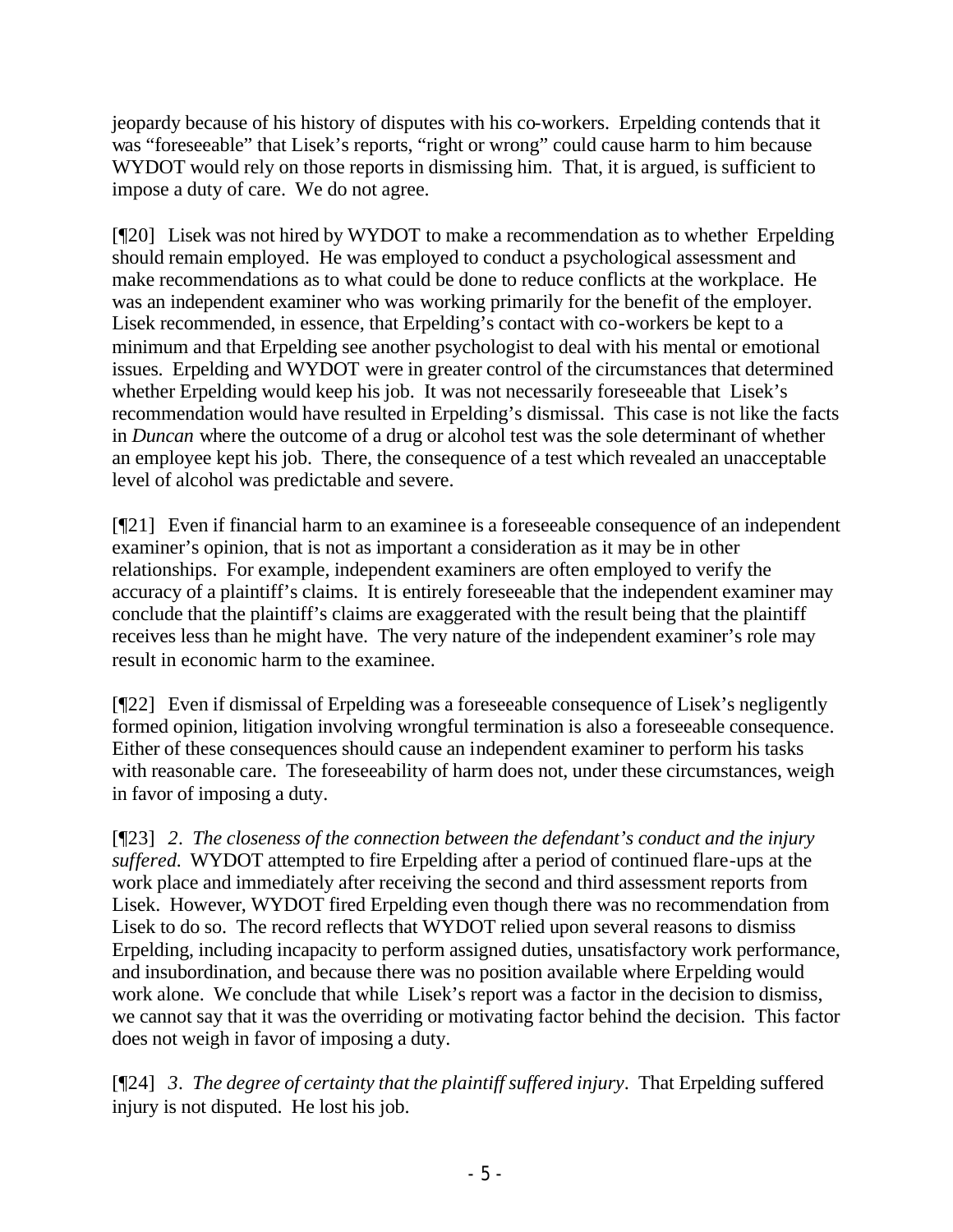[¶25] *4. The moral blame attached to the defendant's conduct.* Serious misconduct may increase the scope of persons who are entitled to protection afforded by the imposition of duty. For example, the class of persons that fall within the scope of an actor's duty is larger if a misrepresentation is fraudulent than the class of persons where the misrepresentation is negligent. *See* RESTATEMENT (SECOND) OF TORTS*,* § 552, cmt. h (1977). (The negligent supplier of information is liable only to those persons for whose benefit and guidance it is supplied. The maker of a fraudulent misrepresentation is liable to any person the maker has reason to expect to act in reliance upon it.) Here, Erpelding contends that Lisek acted negligently.

[¶26] Whether or not the defendant receives financial benefit or has control over how his opinion is utilized are considerations that may weigh in favor of imposing duty. *Duncan,* 991 P.2d at 745; RESTATEMENT, *supra,* § 552, cmt. c. (If the information is given gratuitously, the supplier is under no duty to exercise reasonable care and competence in giving it.) Lisek was compensated for his services. However, unless the misrepresentation is the product of misconduct, which is more serious than ordinary negligence, there is no moral blame sufficient to impose a duty even if the supplier is compensated. *Id.,* cmt. h.

[¶27] *5. The policy of preventing future harm*. We are considering the harm to an examinee created by an unfavorable report upon which the employer will rely in deciding whether the examinee will keep his job. While this scenario raises significant concerns, the employee's alternative avenues of relief against the employer for wrongful termination provide strong incentives for an employer to hire and rely upon psychologists who will perform their independent examination adequately and competently.

[¶28] *6. The extent of the burden on the defendant.* There would undoubtedly be a serious impact on the objectivity of an independent examiner and on his willingness to even undertake the responsibility of making a recommendation if the examination must be made with one eye studying the prospect of being sued by the examinee. Other courts have expressed this concern. "If an IME practitioner's evaluations, opinions, and reports could lead not only to vehement disagreement with and vigorous cross-examination of the practitioner in the claims or litigation process, but also to his or her potential liability for negligence, the resulting chilling effect would be severe." *Martinez,* 969 P.2d at 219 (quoting *Hafner*, 916 P.2d at 1107). This factor weighs against the imposition of duty.

[¶29] *7. The consequences to the community and the court system.* The primary concern here is the burden on the courts that a new class of eligible litigants would bring. Justice Cardine once observed, "[I]f the only purpose of our law was to unburden the court system, then we would reach the zenith of judicial achievement simply by closing the district courts to all litigants and allowing all wrongs to come to rest on innocent victims." *Gates*, 719 P.2d at 197. He later described the effects of being too liberal in imposing a duty: "It has long been a practice to join as a party defendant every person with any potential liability for injuries suffered in an accident." *Mostert v. CBL & Associates,* 741 P.2d l090, 1104 (Wyo. 1987) (Cardine, J., dissenting).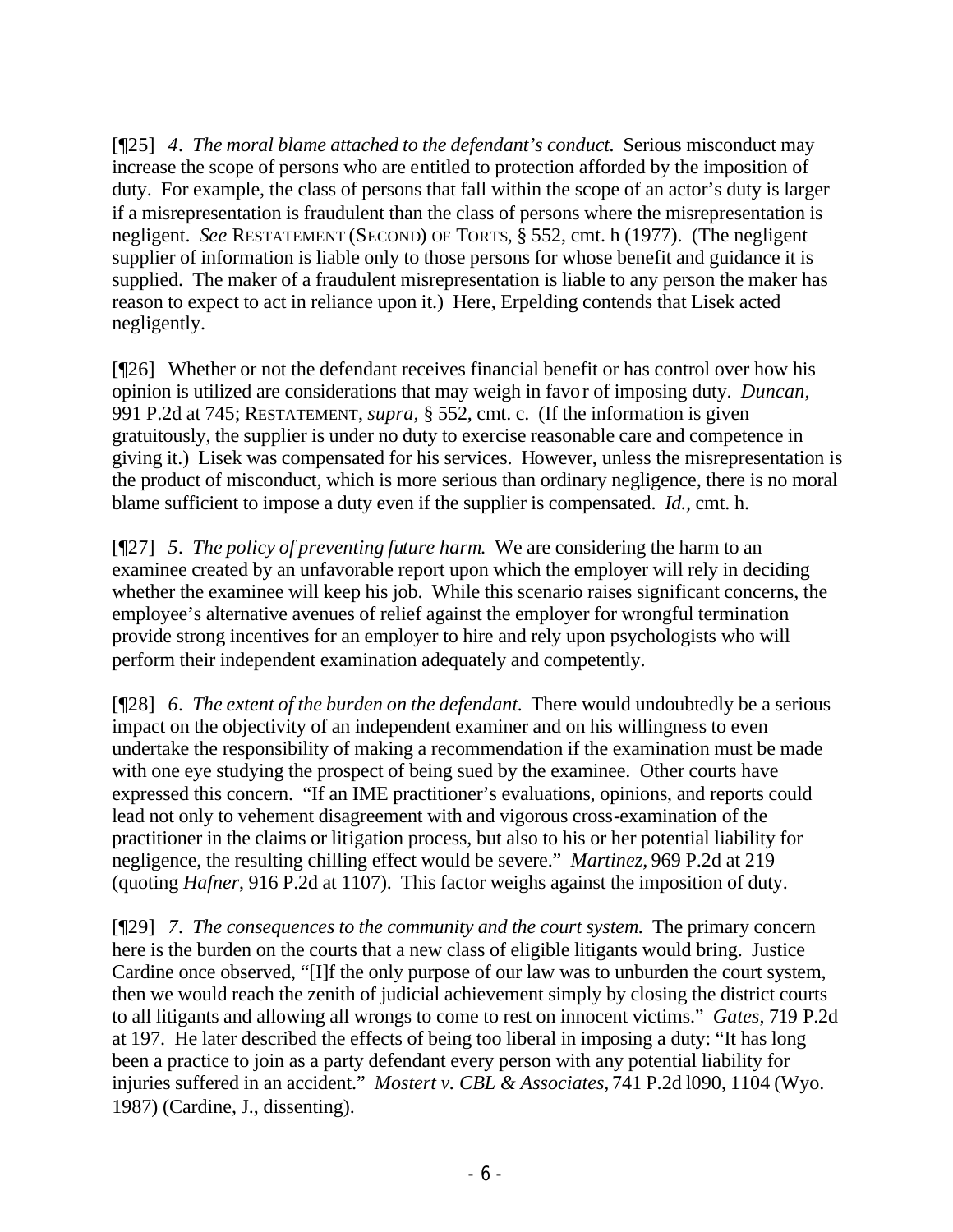[¶30] Erpelding simply asserts that there would be "no flood of litigation." We are not comforted by that assurance. We are more persuaded by the concern of the New York Supreme Court in a case where parents sued a psychiatrist who was hired by a school district to evaluate a child in order to aid the district in deciding whether the child should be transferred to another type of educational placement. Unhappy with the psychiatrist's opinion, the parents sued him for malpractice. The court refused to impose a duty because there was no physician/patient relationship explaining:

> To permit such an action would make it impossible to find any expert witness willing to risk a lawsuit based on his testimony as to his opinions and conclusions before any tribunal. And such cause of action if permitted would lead to an endless stream of litigation wherein defeated litigants would seek to redeem loss of the main action by suing to recover damages from those witnesses whose adverse testimony might have brought about the adverse result.

*Davis v. Tirrell*, 110 Misc. 2d 889, 443 N.Y.S.2d 136, 140 (N.Y. Sup. Ct. 1991).

[¶31] *8. The availability, cost and prevalence of insurance for the risk involved.* The parties make no argument with regard to the availability of cost and prevalence of insurance for the risk involved. We will, therefore, not consider this factor.

[¶32] "Duty is an expression of the sum total of those considerations of policy which lead the law to say that the plaintiff is entitled to protection." *Duncan*, 991 P.2d at 746. After examining the question of whether or not a duty should be found to exist by balancing the factors established in *Gates*, we hold, under the particular facts of this case, that Lisek, in performing an independent psychological evaluation for the benefit of Erpelding's employer, did not owe Erpelding a duty of care. We observe that this conclusion is in accord with virtually every other court that has considered this issue. *See Felton v. Shaeffer*, 229 Cal. App. 3d 229, 279 Cal. Rptr. 713, 716 (Cal. App. 1991).<sup>2</sup>

C. Statute of Limitations

[¶33] Having found that no duty existed, there is no need to review the trial court's grant of summary judgment on the basis that Erpelding did not file his suit within the governing statute of limitations.

# **CONCLUSION**

 $2<sup>2</sup>$  There may be situations where a duty is found to exist even though the examination was done at the behest of an employer or other third party. *Felton*, 279 Cal. Rptr. at 717-718; *Greenberg v. Perkins,* 845 P.2d 530, 537 (Colo. 1993); RESTATEMENT (SECOND) OF TORTS § 531 (1977).